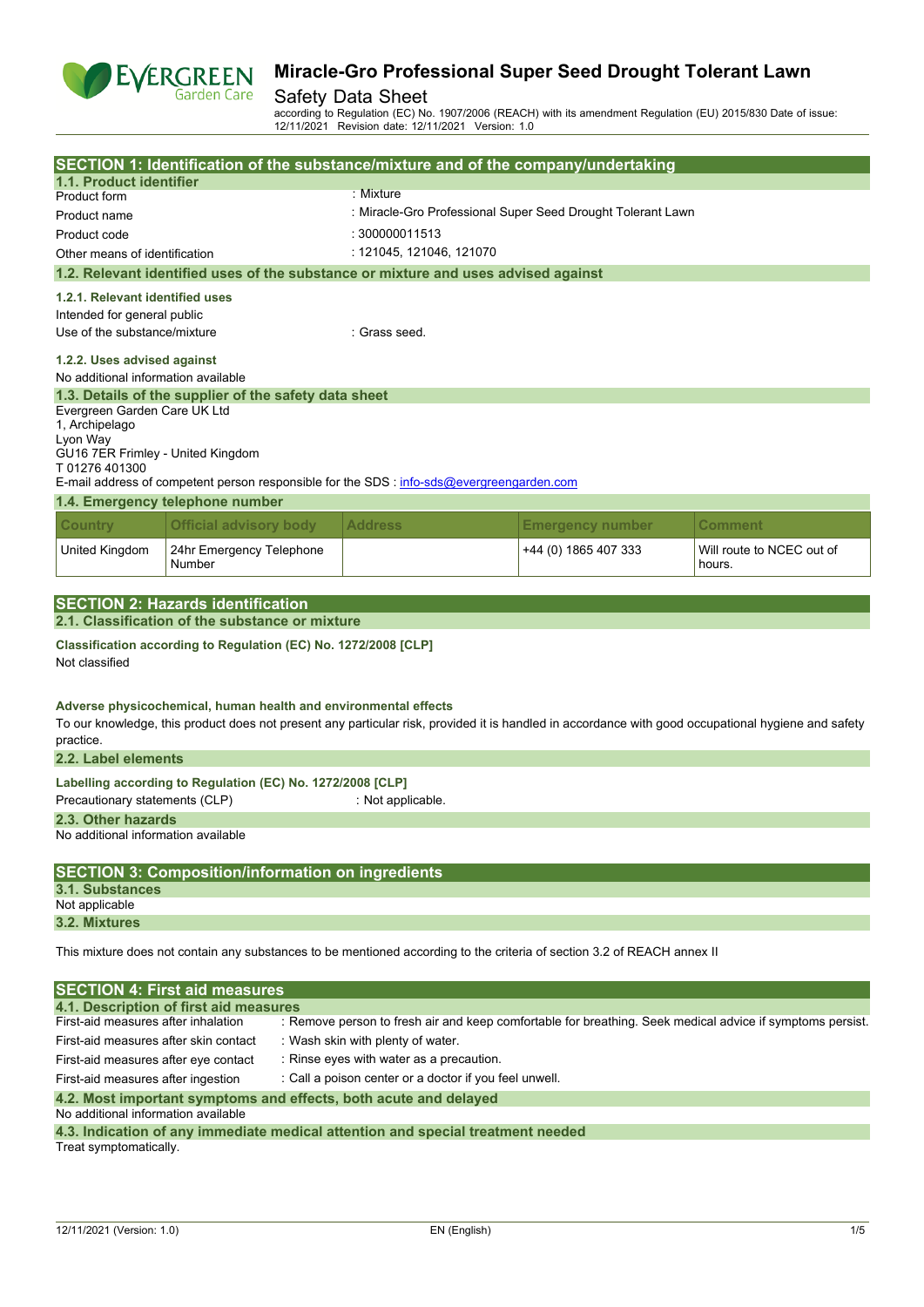## Safety Data Sheet

according to Regulation (EC) No. 1907/2006 (REACH) with its amendment Regulation (EU) 2015/830

| <b>SECTION 5: Firefighting measures</b>                                                                                   |                                                                                                                                                                |
|---------------------------------------------------------------------------------------------------------------------------|----------------------------------------------------------------------------------------------------------------------------------------------------------------|
| 5.1. Extinguishing media                                                                                                  |                                                                                                                                                                |
| Suitable extinguishing media                                                                                              | : Water spray. Dry powder. Foam.                                                                                                                               |
| 5.2. Special hazards arising from the substance or mixture<br>Hazardous decomposition products in case of fire            | : Toxic fumes may be released.                                                                                                                                 |
| 5.3. Advice for firefighters                                                                                              |                                                                                                                                                                |
| Protection during firefighting                                                                                            | : Do not attempt to take action without suitable protective equipment. Self-contained<br>breathing apparatus. Complete protective clothing.                    |
| <b>SECTION 6: Accidental release measures</b><br>6.1. Personal precautions, protective equipment and emergency procedures |                                                                                                                                                                |
| 6.1.1. For non-emergency personnel<br><b>Emergency procedures</b>                                                         | : Ventilate spillage area.                                                                                                                                     |
|                                                                                                                           |                                                                                                                                                                |
| 6.1.2. For emergency responders<br>Protective equipment                                                                   | : Do not attempt to take action without suitable protective equipment. For further information<br>refer to section 8: "Exposure controls/personal protection". |
| <b>6.2. Environmental precautions</b>                                                                                     |                                                                                                                                                                |
| Avoid release to the environment.                                                                                         |                                                                                                                                                                |
| 6.3. Methods and material for containment and cleaning up<br>Methods for cleaning up                                      | : Sweep up or mechanically recover the product. Avoid dust formation.                                                                                          |
| Other information                                                                                                         | : Store labeled containers for disposal. Dispose of materials or solid residues at an authorized site.                                                         |
| 6.4. Reference to other sections<br>For further information refer to section 13.                                          |                                                                                                                                                                |
| <b>SECTION 7: Handling and storage</b>                                                                                    |                                                                                                                                                                |
| 7.1. Precautions for safe handling                                                                                        |                                                                                                                                                                |
| Precautions for safe handling                                                                                             | : Ensure good ventilation of the work station. Wear personal protective equipment.                                                                             |
| Hygiene measures                                                                                                          | : Do not eat, drink or smoke when using this product. Always wash hands after handling the<br>product.                                                         |
| 7.2. Conditions for safe storage, including any incompatibilities                                                         |                                                                                                                                                                |
| Storage conditions                                                                                                        | : Store in a dry, well-ventilated place. Keep cool.                                                                                                            |
| 7.3. Specific end use(s)<br>No additional information available                                                           |                                                                                                                                                                |
|                                                                                                                           |                                                                                                                                                                |
| <b>SECTION 8: Exposure controls/personal protection</b>                                                                   |                                                                                                                                                                |
| 8.1. Control parameters                                                                                                   |                                                                                                                                                                |
| No additional information available                                                                                       |                                                                                                                                                                |
| 8.2. Exposure controls<br>Appropriate engineering controls:                                                               |                                                                                                                                                                |
| Ensure good ventilation of the work station.                                                                              |                                                                                                                                                                |
|                                                                                                                           |                                                                                                                                                                |
| Hand protection:                                                                                                          |                                                                                                                                                                |
| Protective gloves                                                                                                         |                                                                                                                                                                |
| Eye protection:                                                                                                           |                                                                                                                                                                |
| Safety glasses                                                                                                            |                                                                                                                                                                |
| Skin and body protection:                                                                                                 |                                                                                                                                                                |
| Wear suitable protective clothing                                                                                         |                                                                                                                                                                |
| <b>Respiratory protection:</b>                                                                                            |                                                                                                                                                                |
| In case of insufficient ventilation, wear suitable respiratory equipment                                                  |                                                                                                                                                                |
| <b>Environmental exposure controls:</b>                                                                                   |                                                                                                                                                                |
| Avoid release to the environment.                                                                                         |                                                                                                                                                                |

| <b>SECTION 9: Physical and chemical properties</b>         |                              |  |  |  |  |
|------------------------------------------------------------|------------------------------|--|--|--|--|
| 9.1. Information on basic physical and chemical properties |                              |  |  |  |  |
| Physical state                                             | :Granular solid.             |  |  |  |  |
| Colour                                                     | : Brown, grey, green, orange |  |  |  |  |
| Odour                                                      | : Faint odour                |  |  |  |  |
|                                                            |                              |  |  |  |  |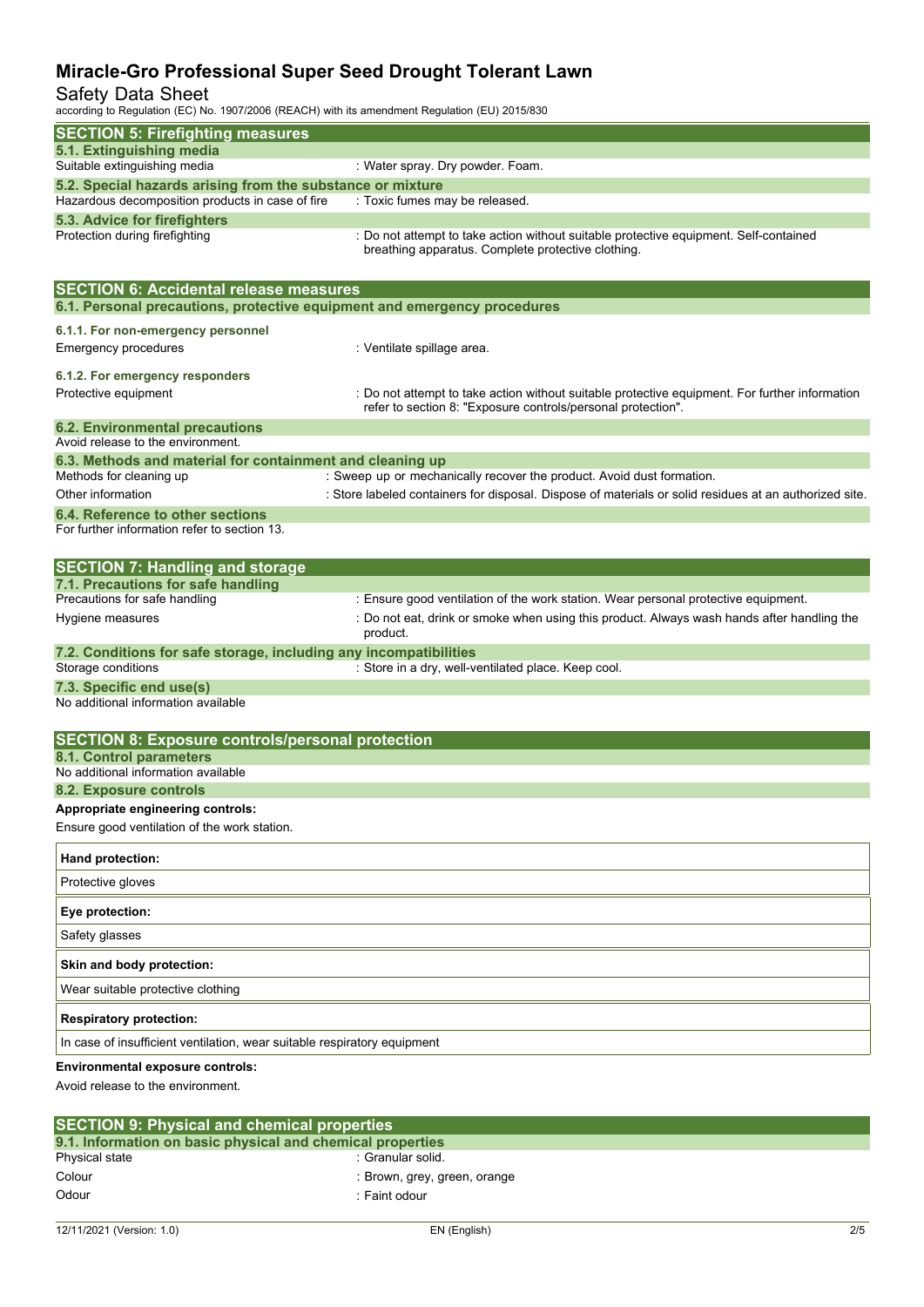## Safety Data Sheet

according to Regulation (EC) No. 1907/2006 (REACH) with its amendment Regulation (EU) 2015/830

| Odour threshold                            | : Not applicable    |
|--------------------------------------------|---------------------|
| рH                                         | · Not available     |
| Relative evaporation rate (butylacetate=1) | : Not applicable    |
| Melting point                              | : Not applicable    |
| Freezing point                             | : Not applicable    |
| Boiling point                              | : Not applicable    |
| Flash point                                | : No data available |
| Auto-ignition temperature                  | : No data available |
| Decomposition temperature                  | : No data available |
| Flammability (solid, gas)                  | : No data available |
| Vapour pressure                            | : Not applicable    |
| Relative vapour density at 20 °C           | : Not applicable    |
| Relative density                           | : 600g/l            |
| Solubility                                 | : Not applicable    |
| Log Pow                                    | : No data available |
| Viscosity, kinematic                       | : Not applicable    |
| Viscosity, dynamic                         | : Not applicable    |
| <b>Explosive properties</b>                | : No data available |
| Oxidising properties                       | : No data available |
| <b>Explosion limits</b>                    | : Not applicable    |
| 9.2. Other information                     |                     |

No additional information available

| <b>SECTION 10: Stability and reactivity</b> |  |
|---------------------------------------------|--|
|---------------------------------------------|--|

|  |  | 10.1. Reactivity |  |  |
|--|--|------------------|--|--|
|  |  |                  |  |  |

| <b>TV.I.INGUGUTILY</b>                                                             |
|------------------------------------------------------------------------------------|
| The product is non-reactive under normal conditions of use, storage and transport. |
| <b>10.2. Chemical stability</b>                                                    |
| Stable under normal conditions.                                                    |
| 10.3. Possibility of hazardous reactions                                           |
| No dangerous reactions known under normal conditions of use.                       |
| 10.4. Conditions to avoid                                                          |
| None under recommended storage and handling conditions (see section 7).            |
| 10.5. Incompatible materials                                                       |
| No additional information available                                                |
| 10.6. Hazardous decomposition products                                             |

Under normal conditions of storage and use, hazardous decomposition products should not be produced.

| <b>SECTION 11: Toxicological information</b> |                  |  |
|----------------------------------------------|------------------|--|
| 11.1. Information on toxicological effects   |                  |  |
| Acute toxicity (oral)                        | : Not classified |  |
| Acute toxicity (dermal)                      | : Not classified |  |
| Acute toxicity (inhalation)                  | : Not classified |  |
| Skin corrosion/irritation                    | : Not classified |  |
| Serious eye damage/irritation                | : Not classified |  |
| Respiratory or skin sensitisation            | : Not classified |  |
| Germ cell mutagenicity                       | : Not classified |  |
| Carcinogenicity                              | : Not classified |  |
| Reproductive toxicity                        | : Not classified |  |
| STOT-single exposure                         | : Not classified |  |
| STOT-repeated exposure                       | : Not classified |  |
| Aspiration hazard                            | : Not classified |  |
|                                              |                  |  |
| <b>SECTION 12: Ecological information</b>    |                  |  |

| $\overline{C}$ . $\overline{C}$ . $\overline{C}$ . Ecological information |                                                                                                                            |
|---------------------------------------------------------------------------|----------------------------------------------------------------------------------------------------------------------------|
| 12.1. Toxicity                                                            |                                                                                                                            |
| Ecology - general                                                         | : The product is not considered harmful to aquatic organisms nor to cause long-term<br>adverse effects in the environment. |
| Acute aguatic toxicity                                                    | : Not classified                                                                                                           |
| Chronic aquatic toxicity                                                  | : Not classified                                                                                                           |
|                                                                           |                                                                                                                            |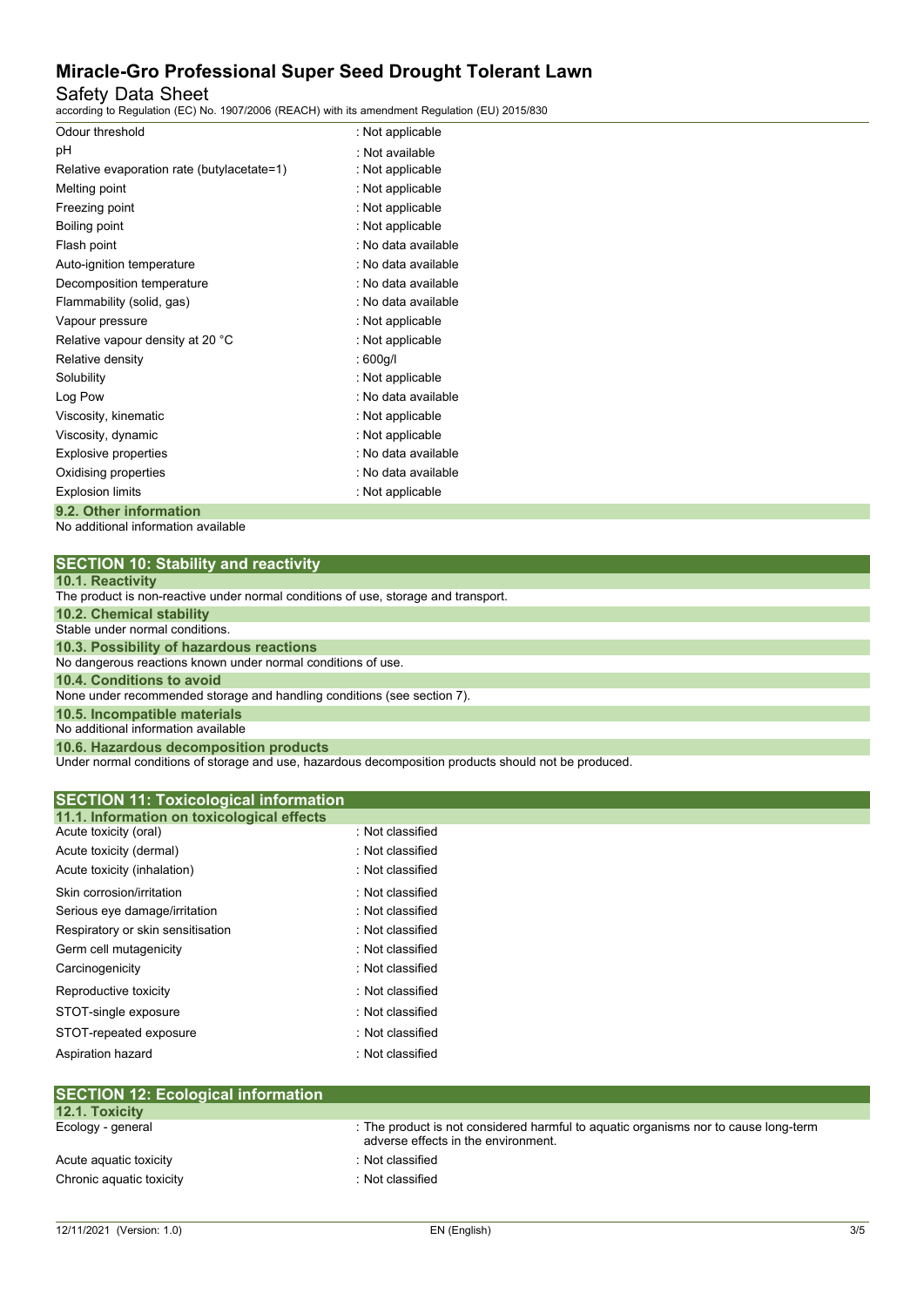#### Safety Data Sheet

according to Regulation (EC) No. 1907/2006 (REACH) with its amendment Regulation (EU) 2015/830

| 12.2. Persistence and degradability      |
|------------------------------------------|
| No additional information available      |
| 12.3. Bioaccumulative potential          |
| No additional information available      |
| 12.4. Mobility in soil                   |
| No additional information available      |
| 12.5. Results of PBT and vPvB assessment |
| No additional information available      |
| 12.6. Other adverse effects              |
| No additional information available      |
|                                          |

#### **SECTION 13: Disposal considerations**

**13.1. Waste treatment methods**

: Do not contaminate water with the product or its container.

Dispose of contents/container in accordance with licensed collector's sorting instructions. Packaging may be recycled, if local facilities permit.

| <b>SECTION 14: Transport information</b>         |                |                |                |                |  |  |  |  |
|--------------------------------------------------|----------------|----------------|----------------|----------------|--|--|--|--|
| In accordance with ADR / RID / IMDG / IATA / ADN |                |                |                |                |  |  |  |  |
| <b>ADR</b>                                       | <b>IMDG</b>    | <b>IATA</b>    | <b>ADN</b>     | <b>RID</b>     |  |  |  |  |
| 14.1. UN number                                  |                |                |                |                |  |  |  |  |
| Not applicable                                   | Not applicable | Not applicable | Not applicable | Not applicable |  |  |  |  |
| 14.2. UN proper shipping name                    |                |                |                |                |  |  |  |  |
| Not applicable                                   | Not applicable | Not applicable | Not applicable | Not applicable |  |  |  |  |
| 14.3. Transport hazard class(es)                 |                |                |                |                |  |  |  |  |
| Not applicable                                   | Not applicable | Not applicable | Not applicable | Not applicable |  |  |  |  |
| 14.4. Packing group                              |                |                |                |                |  |  |  |  |
| Not applicable                                   | Not applicable | Not applicable | Not applicable | Not applicable |  |  |  |  |
| 14.5. Environmental hazards                      |                |                |                |                |  |  |  |  |
| Not applicable                                   | Not applicable | Not applicable | Not applicable | Not applicable |  |  |  |  |

No supplementary information available

#### **14.6. Special precautions for user**

**Overland transport:** Not applicable **Transport by sea:** Not applicable **Air transport:** Not applicable **Inland waterway transport:** Not applicable **Rail.transport:** Not applicable

**14.7. Transport in bulk according to Annex II of Marpol and the IBC Code** Not applicable

#### **SECTION 15: Regulatory information**

**15.1. Safety, health and environmental regulations/legislation specific for the substance or mixture**

#### **15.1.1. EU-Regulations**

Contains no REACH substances with Annex XVII restrictions

Contains no substance on the REACH candidate list

Contains no REACH Annex XIV substances

Contains no substance subject to REGULATION (EU) No 649/2012 OF THE EUROPEAN PARLIAMENT AND OF THE COUNCIL of 4 July 2012 concerning the export and import of hazardous chemicals.

Substance(s) are not subject to Regulation (EC) No 850/2004 of the European Parliament and of the Council of 29 April 2004 on persistent organic pollutants and amending Directive 79/117/EEC.